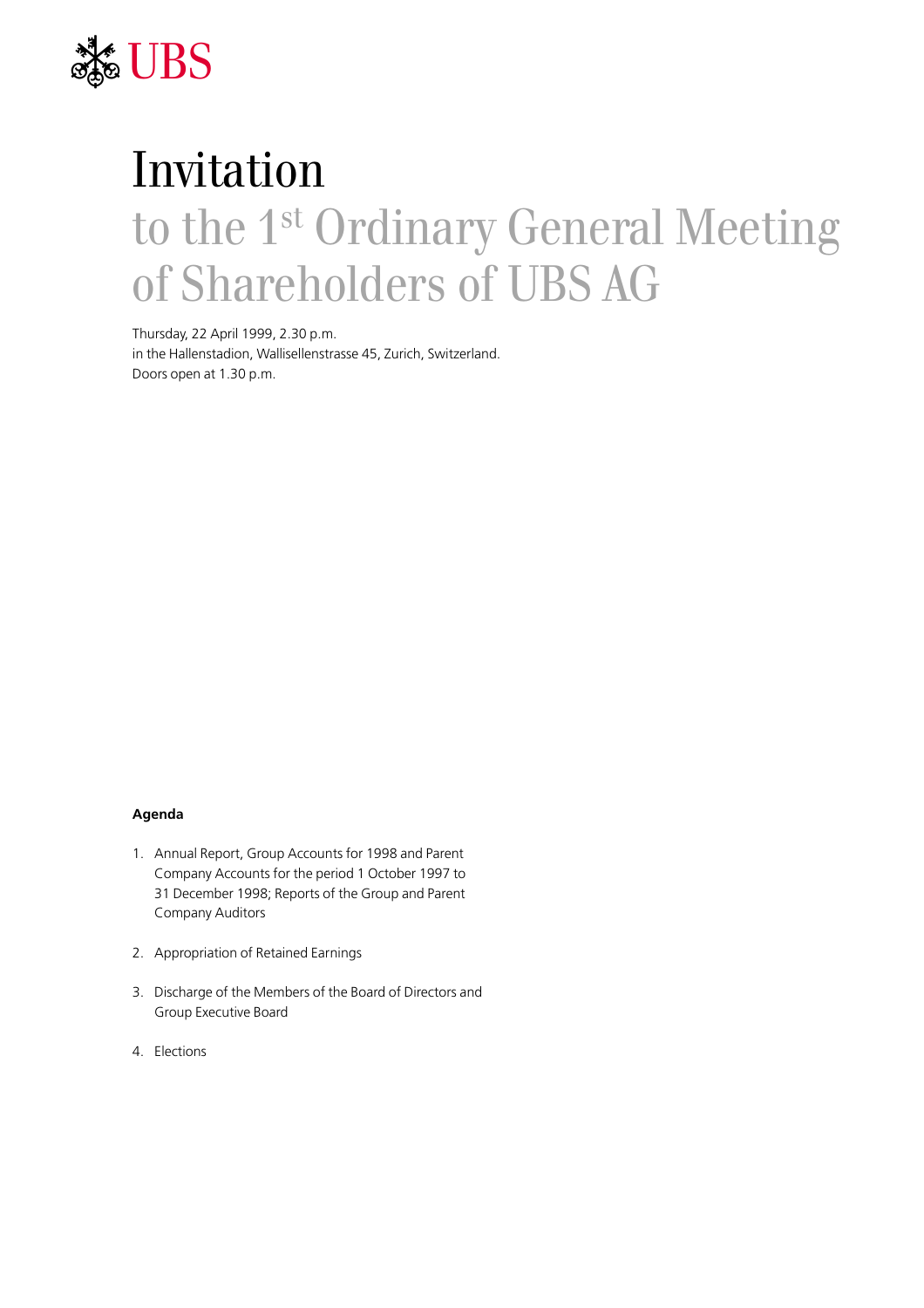# General Meeting of Shareholders of UBS AG 22 April 1999

# **Item 1**

**Annual Report, Group Accounts for 1998 and Parent Company Accounts for the period 1 October 1997 to 31 December 1998; Reports of the Group and Parent Company Auditors**

### **A. Proposal**

The Board of Directors proposes that the report on the financial year 1998, the Group Accounts for the year ending 31 December 1998 and the Parent Company Accounts for the extended financial year from 1 October 1997 to 31 December 1998 be approved.

### **B. Explanations**

The report on the financial year 1998 is contained in the Annual Review, a copy of which is sent to all registered shareholders. A more detailed version is published in the Financial Report, copies of which can be ordered by shareholders.

Operating income as per the Group Income Statement came to CHF 22,328 million with operating expenses of CHF 18,258 million; pre-tax profit was CHF 4,070 million and profit after taxes and minority interests was CHF 3,030 million. The Group's total assets were down 13% to CHF 944.1 billion.

The Parent Company Accounts cover the period from 1 October 1997 to 31 December 1998 in accordance with Art. 32 of the articles of association of UBS AG. They thus contain the merger-related restructuring provision of CHF 7 billion, which was charged to the 1997 Group Accounts. In the Parent Company Accounts, which cover a period of 15 months, operating income amounts to CHF 23,062 million and operating expenses to CHF 14,267 million, with an operating profit of CHF 8,795 million. After deducting depreciation and amortization, provisions, extraordinary income and expenses as well as taxes, net profit for the period came to CHF 650 million.

The auditors ATAG Ernst & Young Auditing Ltd. recommend in their reports to the General Meeting of Shareholders that the Group Accounts and the Parent Company Accounts be approved.

# **Item 2**

#### **Appropriation of Retained Earnings**

### **A. Proposal**

The Board of Directors proposes that the Parent Company profit be appropriated as follows:

| Profit for the extended financial year |                 |                   |
|----------------------------------------|-----------------|-------------------|
| (1 October 1997-31 December 1998)      | <b>CHF</b>      | 650 million       |
| Release of Other reserves              |                 | CHF 1,690 million |
| Retained earnings from previous year   | CHF             | 3 million         |
| Available for appropriation            |                 | CHF 2,343 million |
| Appropriation to general               |                 |                   |
| statutory reserve                      | C <sub>HF</sub> | 190 million       |
| Proposed dividends                     |                 | CHF 2,150 million |
| Retained earnings carried forward      | CHF.            | 3 million         |

### **B. Explanations**

The Board of Directors proposes that the General Meeting of Shareholders approve payment of a dividend of CHF 10 per registered share. This corresponds to the amount paid by both predecessor banks last year.

Since the Parent Company Accounts show a profit of only CHF 650 million as a result of the restructuring charge, an amount of CHF 1,690 million is to be taken from Other reserves established in prior years. If the General Meeting approves the proposal, the dividend for the financial year 1998 will be paid on 27 April 1999, after deduction of 35% federal withholding tax, to the shareholders entered in the share register or their custodian banks.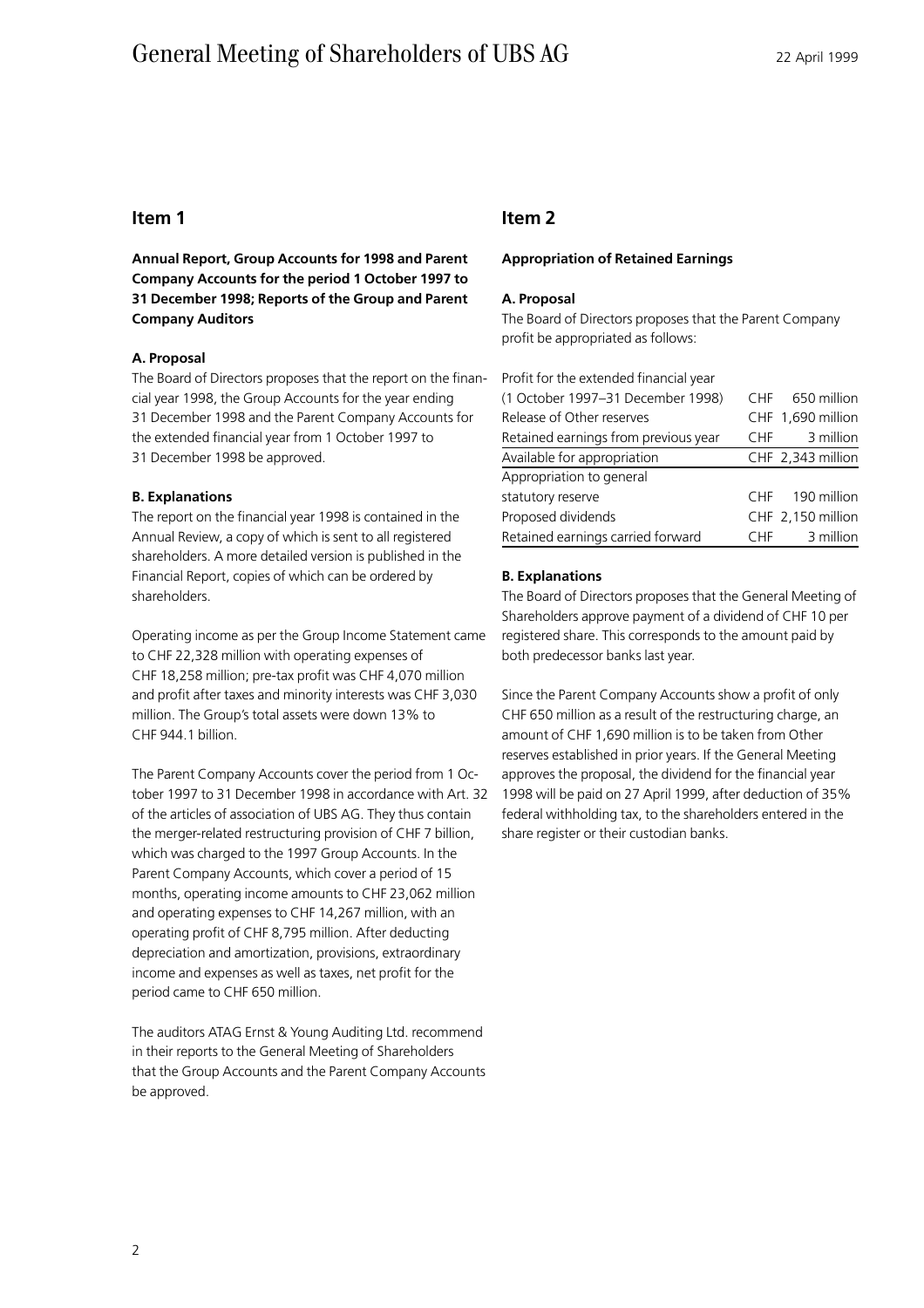# General Meeting of Shareholders of UBS AG 22 April 1999

# **Item 3**

# **Discharge of the Members of the Board of Directors and Group Executive Board**

### **A. Proposal**

The Board of Directors proposes that discharge be granted to

- 3.1 the Members of the Board of Directors of the former Swiss Bank Corporation for the period from 1 October 1997 to 26 June 1998
- 3.2 the Members of the Board of Directors and Group Executive Board of the former Union Bank of Switzerland for the period from 1 October 1997 to 29 June 1998
- 3.3 the Members of the Board of Directors and Group Executive Board of UBS AG for the financial year 1998

## **B. Explanations**

Until the legal completion of the merger the corporate bodies of the two predecessor banks were responsible for the progress of business. It is therefore necessary for separate resolutions to be passed granting discharge. The merger of Swiss Bank Corporation (SBC) into the new UBS AG was formally completed on 26 June 1998, that of Union Bank of Switzerland (UBS) on 29 June 1998. Whereas the articles of association of SBC provided merely for the discharge of the Board of Directors, in the case of UBS discharge was required to be granted to both the Board of Directors and the Group Executive Board.

The corporate bodies of UBS AG assumed responsibility for the new company with their entry in the commercial register (Board of Directors on 20 February 1998; Group Executive Board on 22 June 1998). The resolution granting discharge therefore applies in the case of the Board of Directors to the period from 20 February to 31 December 1998 and in the case of the Group Executive Board to the period from 22 June to 31 December 1998.

# **Item 4**

# **Elections**

# **A. Proposal**

The Board of Directors proposes that

- 4.1 a) Alex Krauer be re-elected for the period up to the General Meeting of Shareholders 2002 and Peter Böckli and Rolf A. Meyer for a four-year term of office;
	- b) Eric Honegger, Thalwil, be newly elected for a fouryear term of office;
- 4.2 ATAG Ernst & Young Ltd., Basle, be elected as Group and Parent Company Auditors for a one-year term of office.

## **B. Explanations**

Alex Krauer, whose term of office would normally expire as of the General Meeting 2000, has assumed the office of Chairman of the Board of Directors. He is therefore seeking confirmation of his mandate at the General Meeting. He intends to perform these duties up to the General Meeting 2002, at which point he will reach the age of retirement as provided by the articles of association.

Peter Böckli and Rolf A. Meyer, whose terms of office are due to expire, are standing for re-election.

Eric Honegger, Thalwil, has been nominated as a new member of the Board of Directors. He will be standing down from the Government of Canton Zurich at the end of May, having been the director of building works on the government for four years and the director of finance for the last eight years. He is chairman designate of the Board of Directors of the SAirGroup.